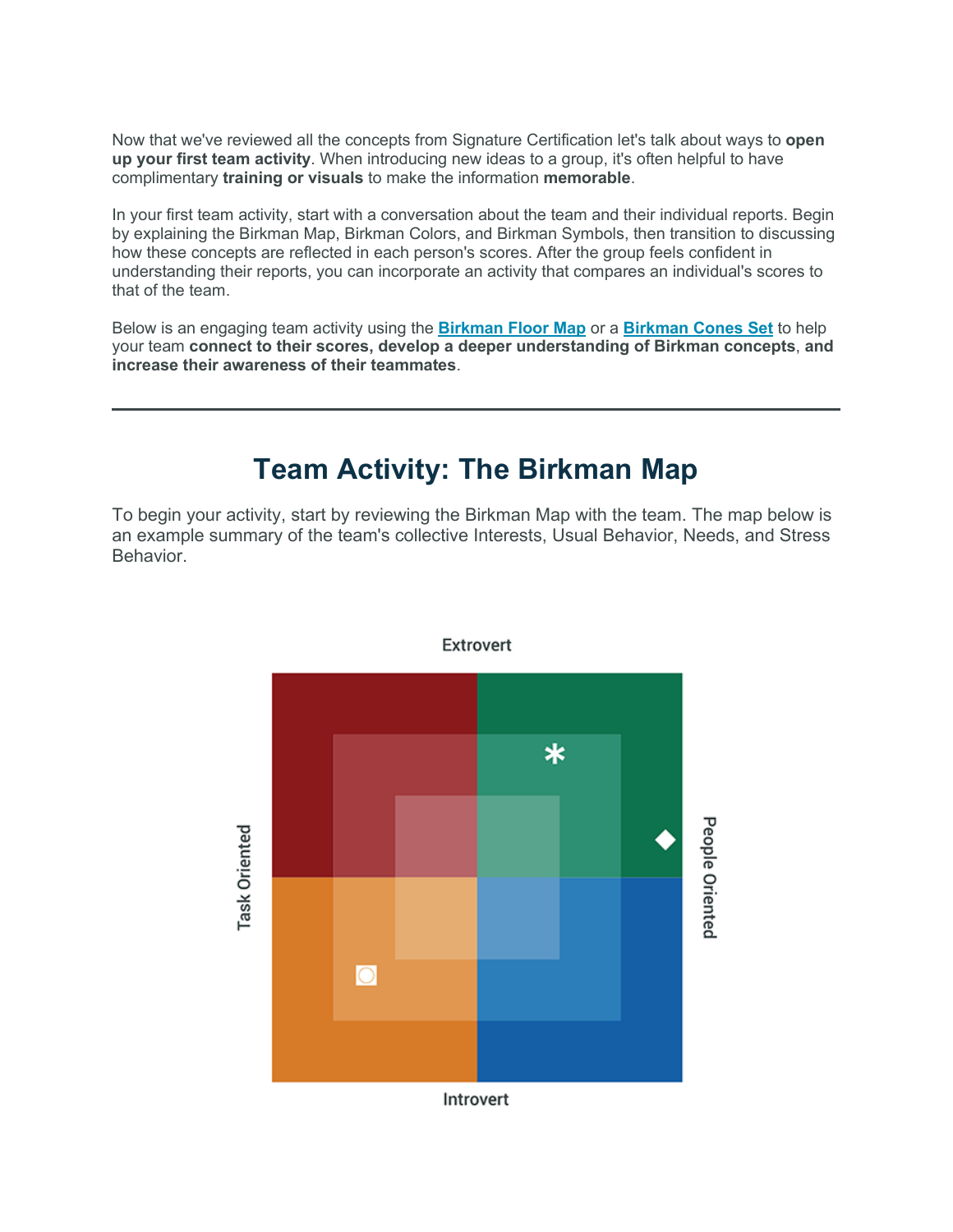The Birkman Map consists of two axes, Extrovert/Introvert and Task/People, which create four color-coded quadrants. Each color quadrant correlates with certain personality traits:

- **Red** quadrant (Doers) tend to be extroverted and task-oriented
- **Green** quadrant (Communicators) tend to be extroverted and people-oriented
- **Blue** quadrant (Thinkers) tend to be introverted and people-oriented
- **Yellow** quadrant (Analyzers) tend to be introverted and task-oriented

Use the Birkman Floor Map or Birkman Cones to form a life-sized version of the Birkman Map in your meeting space or outside. Have respondents stand in the position of each of their respective symbols as you talk about Interests, Usual Behavior, and Needs on an individual level. This orientation can help respondents visualize how they relate to their peers on the Birkman Map. As you transition from Interests to Usual Behavior to Needs, encourage respondents to notice how their relationship with their peers changes. After noting where each person's symbols fall, you can then discuss the location of the team's symbols. As your team examines each symbol, make sure to encourage an open dialogue. We have provided some discussion questions, which are listed below.

### **Discussion Questions**

# **Interests**

- What are the top Interests for each team member? Why do they enjoy these activities?
- Which projects or assignments best motivate each team member? Least motivates?
- How are Interests represented on this team? Do team members have very similar Interests or a wide variety of Interests?
- How will their Interests impact motivation and success?

## **Usual Behavior**

- What is the typical Usual Behavior for each team member? How is each individual most productive?
- What are the unique strengths each member can bring to the team? How are these strengths valued and utilized by the other team members?
- Are there any potential blind spots or gaps on the team's Group Map that they should be aware of? Do they have a wide variety of strengths, or do most members share the same strengths?